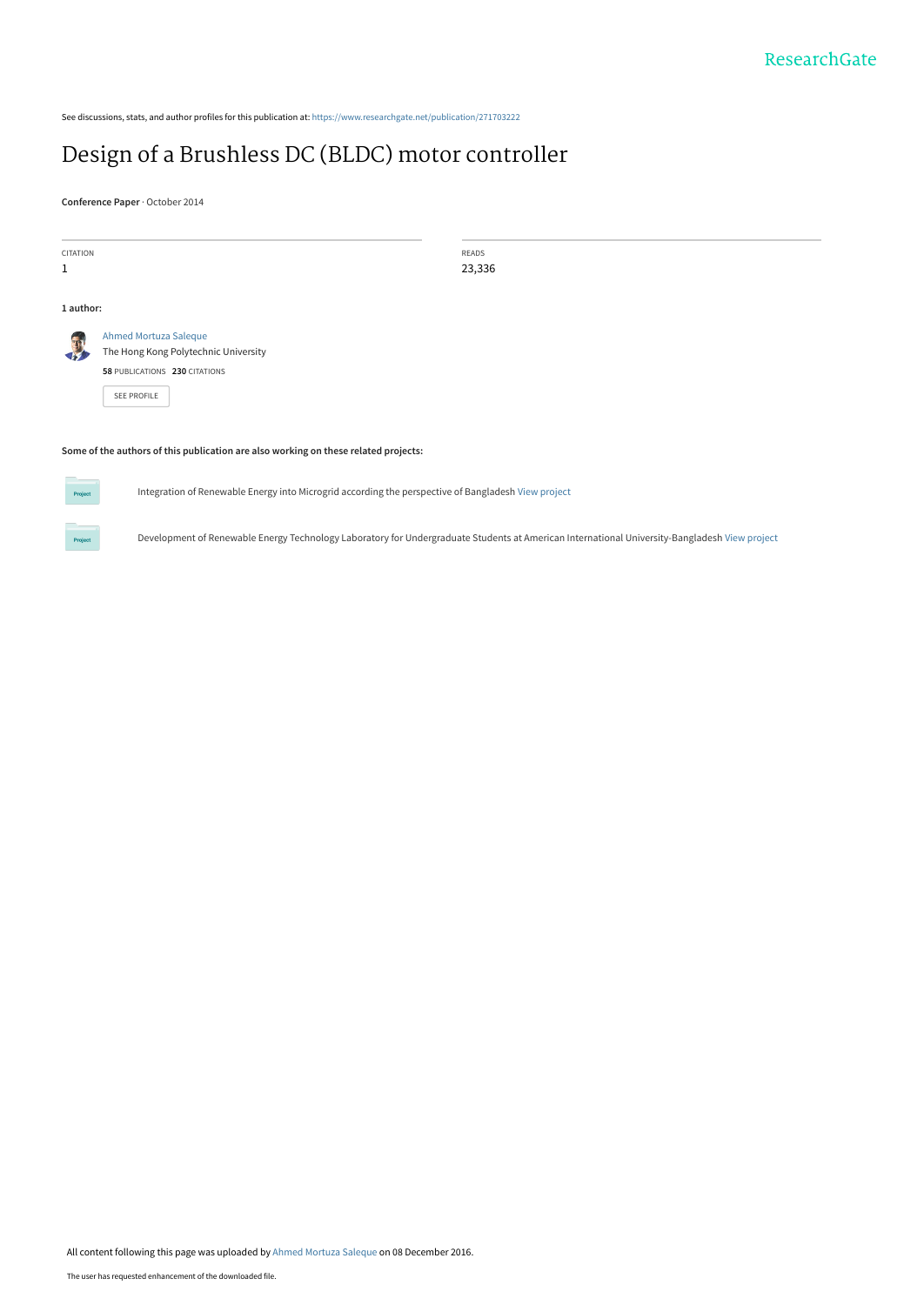# Design of a Brushless DC (BLDC) Motor Controller

Md. Rifat Hazari, Effat Jahan

Department of Electrical and Electronic Engineering American International University-Bangladesh (AIUB) Dhaka, Bangladesh E-mail: rifat.hazari@gmail.com, effat.jahan25@gmail.com

*Abstract***— Growing need for high productivity is placing new demands on mechanisms connected with electrical motors. The demand for low cost Brushless DC (BLDC) motor has increased in industrial applications. A simple BLDC motor control algorithm for low cost motor drive applications using general purpose microcontrollers has been created and presented in this paper. Proposed design will allow the user to rotate the motor either clockwise or counter clockwise direction. Depending on the rotor position the sensor will give response to the controller circuit. Then the controller circuit will fix the direction of current following to the stator. The design controller circuit is also implemented. The overall design consists of microcontroller circuit, logic gates, switching devices (MOSFET/BJT), BLDC motor, sensors.** 

**Keywords— BLDC motor; Microcontroller; Sensor; BJT; MOSFET.** 

# I. INTRODUCTION

The use of the permanent magnets in electrical machines in place of electromagnetic excitation results in many advantages such as no excitation losses, simplified construction, improved efficiency, fast dynamic performance and high torque or power per unit volume. The PM excitation in the early 19<sup>th</sup> century was not adopted due to the poor quality of PM materials. In 1932, the invention of Alnico revived the use of PM excitation systems, however it has been limited to small and fractional horse power dc commutator machines [1].

A brushless dc (BLDC) motor is a synchronous electric motor which is powered by direct-current electricity (DC) and which has as electronically controlled commutation system, instead of a mechanical commutation system based on brushes. In such motors, current and torque, voltage and rpm are linearly related.

In BLDC motor the electromagnets do not move, instead the permanent magnets rotate and the armature remains static. This gets around the problem how to transfer current to a moving armature. In order to do this, the brush systems assembly is replaced by an electronic controller. The controller performs the same power distribution found in a

Md. Ettaker Siraj, Md. Tauhedull Islam Khan, Ahmed Mortuza Saleque Department of Electrical and Electronic Engineering American International University-Bangladesh (AIUB) Dhaka, Bangladesh

E-mail: shishir.srabon@gmail.com, shaikat.khan007@gmail.com, ahmed.saikat@gmail.com

brush dc motor, but using a solid state-static circuit rather than a commutator/brush system.

# II. CONVENTIONAL BLDC MOTOR STRUCTURES

The construction of modern brushless dc motor is very similar to the ac motor, known as permanent magnet synchronous motor. Figure 1 illustrates the structure of a typical three phase brushless dc motor. The stator windings are similar to those in a poly phase ac motor, and the rotor is composed of one or more permanent magnets. Brushless dc motors are different from ac synchronous motors in that the former incorporates some means to detect the rotor position or (magnetic poles) to produce signals to control the electronic switches as shown in figure 2. The most common position/pole sensor is the hall element, but some motors use optical sensors [2].



Fig. 1. Disassembled view of a brushless dc motor [2]



Fig. 2. Brushless DC motor block diagram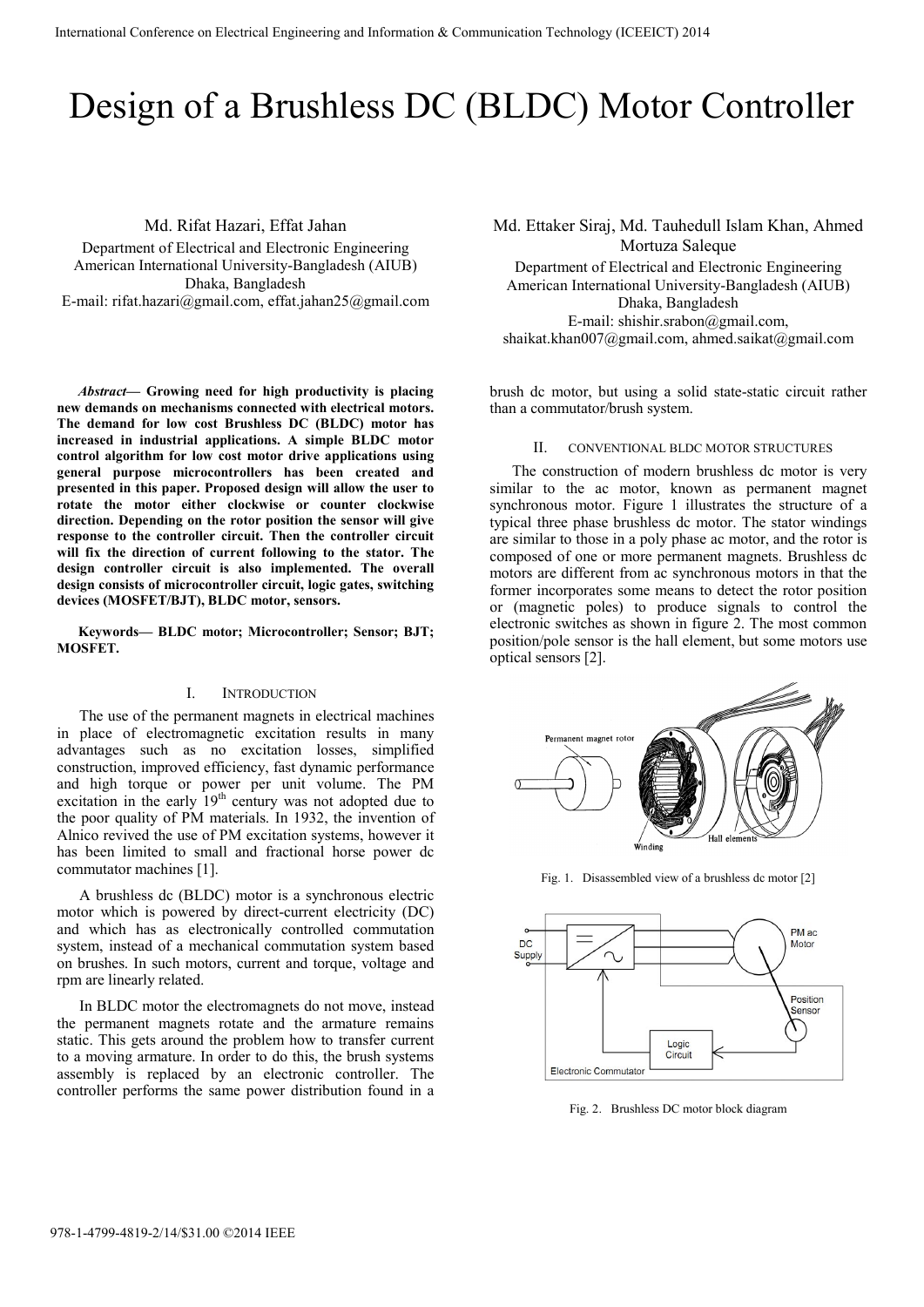Although the most outerbox and efficient motors are three phases but two phases brushless dc motor are also very commonly used for simple construction and drive circuits. Figure 3 shows the cross sections of a two phase motor having axiliary salient pole [2].



Fig. 3. Two phase brushless dc motor [2]

#### III. PROPOSED DESIGN OF BRUSHLESS DC MOTOR

The proposed design of brushless dc motor will made with two phases. The two phases are phase A and phase B. Considering the figure 4, for phase A the current is entering via FA and current leaving via SA. In the case of phase B current entering via SB and leaving via FB. If the two phase current in same direction then there is neutral pole will be created. If the two current are in opposite direction then there is a pole must be created. So in between SA and SB South Pole is created. As a result North Pole of the rotor will try to align with South Pole of the stator winding.



Fig. 4. Brushless DC motor

 Now from the figure 5, for phase A the current entering is same of the figure 4. In case of phase B the current is entering via SB and leaving via FB. So the south pole will shift to the new postion in between SB and FA. Also in between SA and SB neutral pole will be created. So the rotor will try to align with this new postion. Hence the rotor will move clockwise 45 degree.



Fig. 5. Brushless DC motor (Phase A as before, Phase B reverse)

 Taking account the figure 6, for phase B the current is entering is same of the figure 5. In case of phase A the current is entering via SA and leaving via FA. So the south pole will shift to the new position in between FA and FB. In between SB and SA neutral pole will be created. So the rotor will try to align with this new position. Hence the rotor will move another 45 degree. Now at this moment the total rotation is about 90 degree.



Fig. 6. Brushless DC motor (Phase A as reverse, Phase B as before)

 Similarly in the figure 7, for phase A the current is entering as same of the figure 5. For phase B the current is entering via SB and leaving via FB. So the south pole of the rotor will shift to the new position. Hence the rotor will move clockwise another 45 degree. In this way the rotor will rotate clockwise.



Fig. 7. Brushless DC motor (Phase A as before, Phase B reverse)

 For counter clockwise rotation the sequence of the switching will be starts form figure7 then figure 6, figure 5, figure 4.

#### IV. STATOR CURRENT SWITCHING

The direction of the stator current will be controlled by using semi-conductor devices. The switches are may be MOSFET, BJT. In the figure 8 the positions of the switches are shown. Each phase connected with four switches. They are S1, S2, S3, and S4. In the figure 4, for phase A the current enter via FA and leaving via SA. So for phase A, considering the figure 8 switch S2 and S3 must be close and S1 and S4 must be open, in order to flowing the stator current from SB to FB. So the rotor will move 45 degree.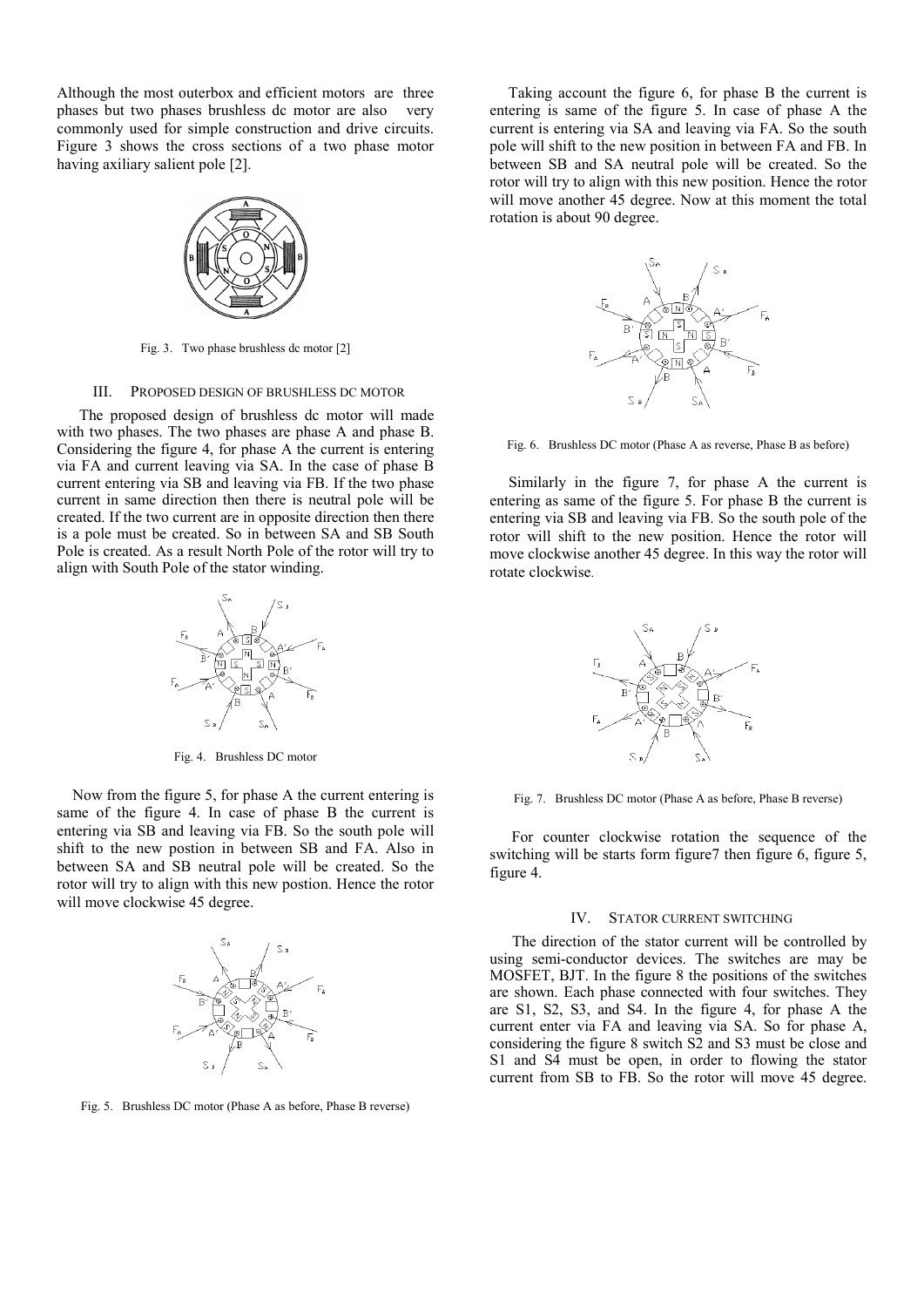Similarly for figure 5, 6, 7 the respective switch of figure8 will turn on and off.



Fig. 8. Stator switching of phase B and phase A

 Table I and Table II shows the switching of phase A and Phase B for various positions. The table exactly matches with the previous discussions of stator switching. For clockwise rotation the rotor moves from position 1 to position 4. For counter clockwise rotation the rotor moves from position 4 to position 1. The turn on of the switch represented as binary one and the turn off of the switch represented as binary 0.

TABLE I. FOR PHASE A(S\_A-F\_A)

| Switch         | Position 1 | Position 2 | Position 3 | Position 4 |
|----------------|------------|------------|------------|------------|
| S1             |            |            |            |            |
| S <sub>2</sub> |            |            |            |            |
| S <sub>3</sub> |            |            |            |            |
| S <sub>4</sub> |            |            |            |            |

TABLE II. FOR PHASE B(S\_B-F\_B)

| Switch         | Position 1 | Position 2 | Position 3 | Position 4 |
|----------------|------------|------------|------------|------------|
| S1             |            |            |            |            |
| S <sub>2</sub> |            |            |            |            |
| S <sub>3</sub> |            |            |            |            |
| S <sub>4</sub> |            |            |            |            |

According to table I, for phase A, the switch s2 and s3 are on for position 1 and position 2.And the switch s1 and s4 are on for position 3 and position 4.

According to table II, for phase B, the switch s1 and s4 are on for position 1 and position 4 and switch s2 and s3 are on for position 2.And the switch s1, s2and s3 are on for position 3.

| TABLE III. | SWITCHING SEQUENCE OF CLOCKWISE AND                           |
|------------|---------------------------------------------------------------|
|            | COUNTERCLOCKWISE ROTATION IN TERMS OF ANGLE(COMBINING TABLE I |
|            | AND TABLE II)                                                 |

| Switch          | $0^{\circ}$  | $45^\circ$   | $90^\circ$   | $135^\circ$      | 180°             | $225^\circ$      | $270^\circ$      | $315^\circ$  | $360^\circ$  |
|-----------------|--------------|--------------|--------------|------------------|------------------|------------------|------------------|--------------|--------------|
| SA1             | $\mathbf{0}$ | $\mathbf{0}$ | 1            | 1                | $\mathbf{0}$     | $\mathbf{0}$     | 1                | 1            | $\mathbf{0}$ |
| SA <sub>2</sub> | 1            | 1            | $\mathbf{0}$ | $\mathbf{0}$     | 1                | 1                | $\mathbf{0}$     | $\mathbf{0}$ | 1            |
| SA3             | 1            | 1            | $\mathbf{0}$ | $\mathbf{0}$     | 1                | 1                | $\mathbf{0}$     | $\mathbf{0}$ | 1            |
| SA4             | $\mathbf{0}$ | $\mathbf{0}$ | 1            | 1                | $\mathbf{0}$     | $\mathbf{0}$     | 1                |              | $\mathbf{0}$ |
| SB1             | 1            | $\mathbf{0}$ | $\mathbf{0}$ | 1                | 1                | $\mathbf{0}$     | $\mathbf{0}$     | 1            |              |
| SB <sub>2</sub> | $\mathbf{0}$ | 1            | 1            | $\boldsymbol{0}$ | $\boldsymbol{0}$ | 1                | 1                | $\mathbf{0}$ | $\mathbf{0}$ |
| SB <sub>3</sub> | $\mathbf{0}$ | 1            | 1            | $\mathbf{0}$     | $\mathbf{0}$     | 1                | 1                | $\mathbf{0}$ | $\mathbf{0}$ |
| SB <sub>4</sub> | 1            | $\mathbf{0}$ | $\mathbf{0}$ | 1                | ı                | $\boldsymbol{0}$ | $\boldsymbol{0}$ | ı            |              |

From table III,

• When the rotor position is 0 degree:

The switch s1 and switch s4 are off and switch s2 and s3 are on for A phase. The switch s2 and switch s3 are off and switch s1 and s4 are on for B phase.

• When the rotor position is 45 degree:

The switch s1 and switch s4 are off and switch s2 and s3 are on for A phase. The switch s1 and switch s4 are off and switch s2 and s3 are on for B phase.

• When the rotor position is on the position is 90degree:

The switch s2 and switch s3 are off and switch s1 and s4 are on for A phase. The switch s1 and switch s4 are off and switch s2 and s3 are on for B phase.

When the rotor position is on the position is 135degree:

The switch s2 and switch s3 are off and switch s1 and s4 are on for A phase. The switch s2 and switch s3 are off and switch s1 and s4 are on for B phase.

When the rotor position is on the position is 180degree:

The switch s1 and switch s4 are off and switch s2 and s3 are on for A phase. The switch s2 and switch s3 are off and switch s1 and s4 are on for B phase.

When the rotor position is on the position is 225degree:

The switch s1 and switch s4 are off and switch s2 and s3 are on for A phase. The switch s1 and switch s4 are off and switch s2 and s3 are on for B phase.

When the rotor position is on the position is 270degree:

The switch s2 and switch s3 are off and switch s1 and s4 are on for A phase. The switch s2 and switch s3 are off and switch s1 and s4 are on for B phase.

When the rotor position is on the position is 315degree:

The switch s2 and switch s3 are off and switch s1 and s4 are on for A phase. The switch s2 and switch s3 are off and switch s1 and s4 are on for B phase.

When the rotor position is on the position is 360degree: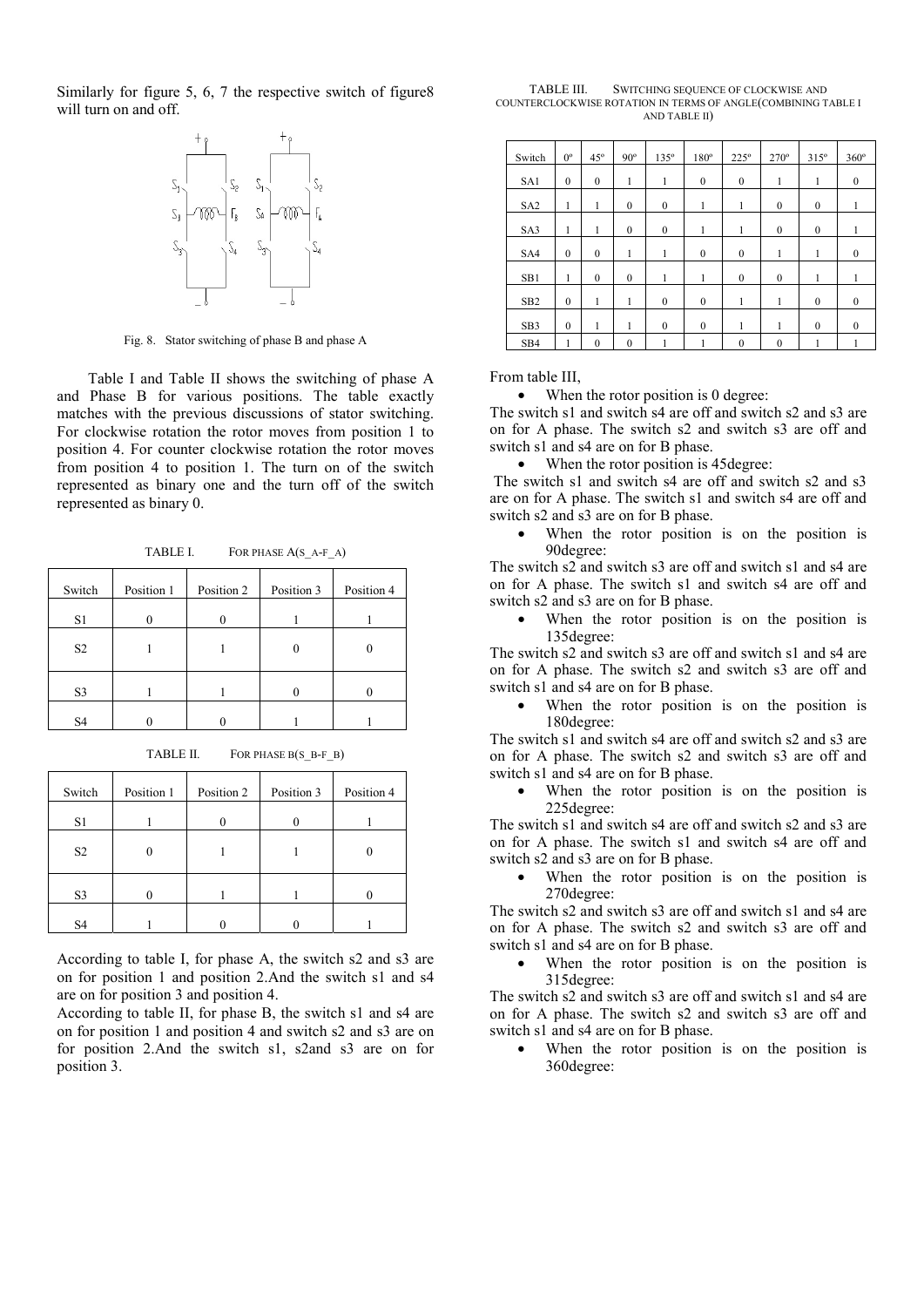The switch s1 and switch s4 are off and switch s2 and s3 are on for A phase. The switch s2 and switch s3 are off and switch s1 and s4 are on for B phase.

In above discussions by changing the switching position of phase A and phase B of stator, user can change the rotor position

Figure 9 shows a wave shape by multiplying the common portion of the switching sequence. The wave shapes is required for designing the controller circuit. The wave shape described, for every position which switches will turn on and off.



Fig. 9. Waveshpae based on table III

TABLE IV. TRUTHTABLE OF SENSORS OUTPUT FOR CLOCKWISE AND COUNTER CLOCKWISE ROTATION

| Degrees      | C <sub>1</sub>   | C <sub>2</sub>   | C <sub>3</sub>   | C <sub>4</sub>   | CW/<br><b>CCW</b> | A14              | A23              | <b>B14</b>       | <b>B23</b>       |
|--------------|------------------|------------------|------------------|------------------|-------------------|------------------|------------------|------------------|------------------|
| $0^{\rm o}$  | 1                | $\mathbf{0}$     | $\boldsymbol{0}$ | $\mathbf{0}$     | $\boldsymbol{0}$  | $\boldsymbol{0}$ | $\mathbf{1}$     | $\mathbf{0}$     | 1                |
| $45^{\circ}$ | $\mathbf{0}$     | 1                | $\mathbf{0}$     | $\theta$         | $\mathbf{0}$      | 1                | $\mathbf{0}$     | $\mathbf{0}$     | 1                |
| $90^\circ$   | $\mathbf{0}$     | $\mathbf{0}$     | $\mathbf{1}$     | $\mathbf{0}$     | $\boldsymbol{0}$  | 1                | $\mathbf{0}$     | $\mathbf{1}$     | $\boldsymbol{0}$ |
| 135°         | $\mathbf{0}$     | $\mathbf{0}$     | $\mathbf{0}$     | $\mathbf{1}$     | $\mathbf{0}$      | $\overline{0}$   | $\mathbf{1}$     | $\mathbf{1}$     | $\boldsymbol{0}$ |
| 180°         | 1                | $\mathbf{0}$     | $\mathbf{0}$     | $\mathbf{0}$     | $\mathbf{0}$      | $\mathbf{0}$     | $\mathbf{1}$     | $\mathbf{0}$     | 1                |
| $225^\circ$  | $\mathbf{0}$     | $\mathbf{1}$     | $\mathbf{0}$     | $\mathbf{0}$     | $\mathbf{0}$      | 1                | $\mathbf{0}$     | $\mathbf{0}$     | 1                |
| 270°         | $\mathbf{0}$     | $\mathbf{0}$     | $\mathbf{1}$     | $\mathbf{0}$     | $\mathbf{0}$      | 1                | $\boldsymbol{0}$ | $\mathbf{1}$     | $\mathbf{0}$     |
| 315°         | $\mathbf{0}$     | $\mathbf{0}$     | $\mathbf{0}$     | 1                | $\mathbf{0}$      | $\mathbf{0}$     | $\mathbf{1}$     | $\mathbf{1}$     | $\mathbf{0}$     |
| 360°         | 1                | $\mathbf{0}$     | $\mathbf{0}$     | $\mathbf{0}$     | $\boldsymbol{0}$  | $\mathbf{0}$     | 1                | $\mathbf{0}$     | 1                |
| 315°         | $\mathbf{0}$     | $\mathbf{0}$     | $\boldsymbol{0}$ | $\mathbf{1}$     | $\mathbf{1}$      | $\boldsymbol{0}$ | $\mathbf{1}$     | $\mathbf{1}$     | $\boldsymbol{0}$ |
| 270°         | $\boldsymbol{0}$ | $\boldsymbol{0}$ | $\mathbf{1}$     | $\boldsymbol{0}$ | $\mathbf{1}$      | 1                | $\boldsymbol{0}$ | $\mathbf{1}$     | $\boldsymbol{0}$ |
| $225^\circ$  | $\mathbf{0}$     | $\mathbf{1}$     | $\mathbf{0}$     | $\boldsymbol{0}$ | $\mathbf{1}$      | 1                | $\boldsymbol{0}$ | $\boldsymbol{0}$ | 1                |
| $180^\circ$  | 1                | $\mathbf{0}$     | $\mathbf{0}$     | $\mathbf{0}$     | 1                 | $\mathbf{0}$     | 1                | $\mathbf{0}$     | 1                |
| 135°         | $\mathbf{0}$     | $\mathbf{0}$     | $\mathbf{0}$     | 1                | $\mathbf{1}$      | $\mathbf{0}$     | $\mathbf{1}$     | $\mathbf{1}$     | $\boldsymbol{0}$ |
| $90^\circ$   | $\theta$         | $\mathbf{0}$     | $\mathbf{1}$     | $\theta$         | $\mathbf{1}$      | 1                | $\boldsymbol{0}$ | 1                | $\mathbf{0}$     |
| $45^{\circ}$ | $\boldsymbol{0}$ | 1                | $\mathbf{0}$     | $\mathbf{0}$     | $\mathbf{1}$      | 1                | $\boldsymbol{0}$ | $\boldsymbol{0}$ | $\mathbf{1}$     |
| 0°           | 1                | $\overline{0}$   | $\overline{0}$   | $\mathbf{0}$     | $\mathbf{1}$      | $\overline{0}$   | $\mathbf{1}$     | $\boldsymbol{0}$ | $\mathbf{1}$     |



Fig. 10. Sensors position in our proposed design of BLDC motor

The four sensors C1, C2, C3 and C4 are attached to the BLDC motor as shown in figure 10. Let consider the tables IV, signals of sensors are coming from BLDC motor as input depending on the rotor position. Depending on that the controller circuit will control the stator current. In the table IV there is another signal called CW/CCW which will user define. That means user can control this signal. According to the table IV if the user will give 1(high) on CW/CCW pin then the rotor will rotate clockwise. If the user will give 0(Low) on CW/CCW pin then the rotor will rotate counterclockwise. Consider the figure 3.20 if the rotor is exactly on the position of Sensors C1.So C1 is interrupted, as a result of that C1 is high(logical 1), C2, C2, C3 are low. Now if the user will give CW/CCW is high (1) then the controller circuit will must give the signal of 45 degree to shift the rotor from 0 degree to 45 degree. So A23 and B23 are high, A14 and B14 are low according to the wave shape of figure 9.Similarly from 45 degree to 90 degree, 90 degree to 135 degree, 135 degree to 180 degree, 180 degree to 225 degree, 225 degree to 270 degree, 270 degree to 315 degree, 315 degree to 360 degree. For counterclockwise rotation, same switching sequence just user will give of CW/CCW low instead of high.



Fig. 11. Flow chart for designing the BLDC controller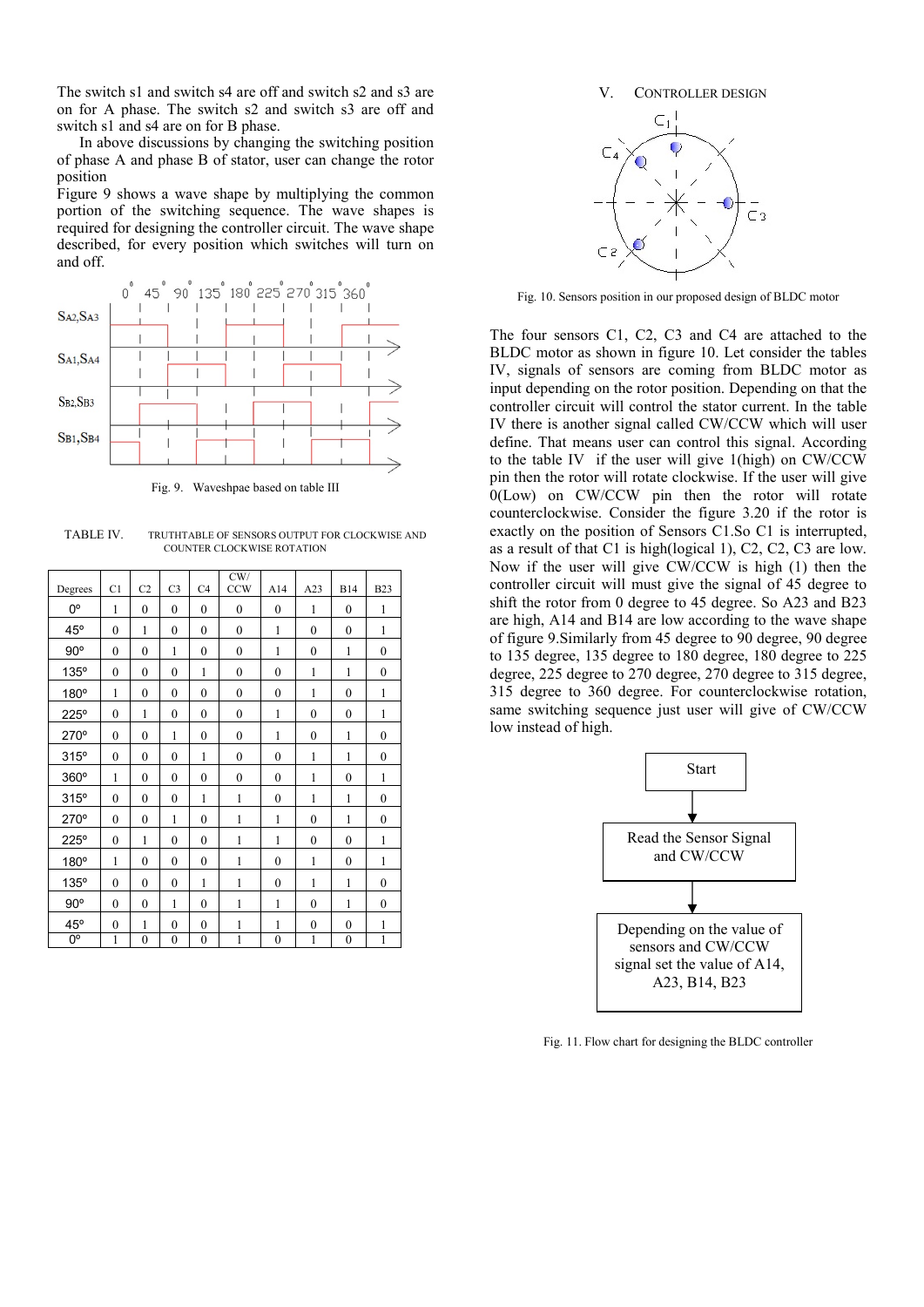# *A. Controller Design Using Digital Logic Circuit*

 The above controller circuit is done by using table IV. By derive the sum of product expressions the proposed controller circuit has been designed using DSCH-2 software. Here C1, C2, C3, C4 are coming from the sensors depending on the rotor position and CW/CCW is user define. It is actually used to control the clockwise and counter clockwise rotation. The output signal A14, A23, B14, and B23 are connected to the motor stator winding. Depending on the input signal the controller circuit will give output signal to control the clockwise and counter clock wise rotation.



Fig. 12. Logic circuit based controller circuit

### *B. Controller Design Using Microcontroller*

 The microcontroller based controller circuit is done using Atmega 32 chip and simulated using proteus software. Though we have the limitations of getting sensors, the signal of the sensors is giving by mannual switches. We have the also limitations of getting brushless dc motor the stator winding is represented by light emitting dieodes. The LEDs are used for showing the direction of current. In the main circuit the LEDs are replaced by stator winding of brushless dc motor.

 Taking into account of figure 13, the four manual input c1, c2, c3, c4 represents the sensors which are connected with the motor. CW/CCW switch represents the users define input to rotate the motor clockwise and counter clockwise. When CW/CCW switch is on then the motor will rotate clockwise and when the swich is off then motor will rotate

counter clockwise.If the led is turn on that means the current will flow in the respective direction. Depending on the direction of current the magnetic pole will create in the stator windings. The stator winding is actually connected on the place of light emitting diodes.



Fig. 13. Microcontroller based controller circuit

# VI. SIMULATION AND RESULT



Fig. 14. Waveshape of the output of the controller circuit